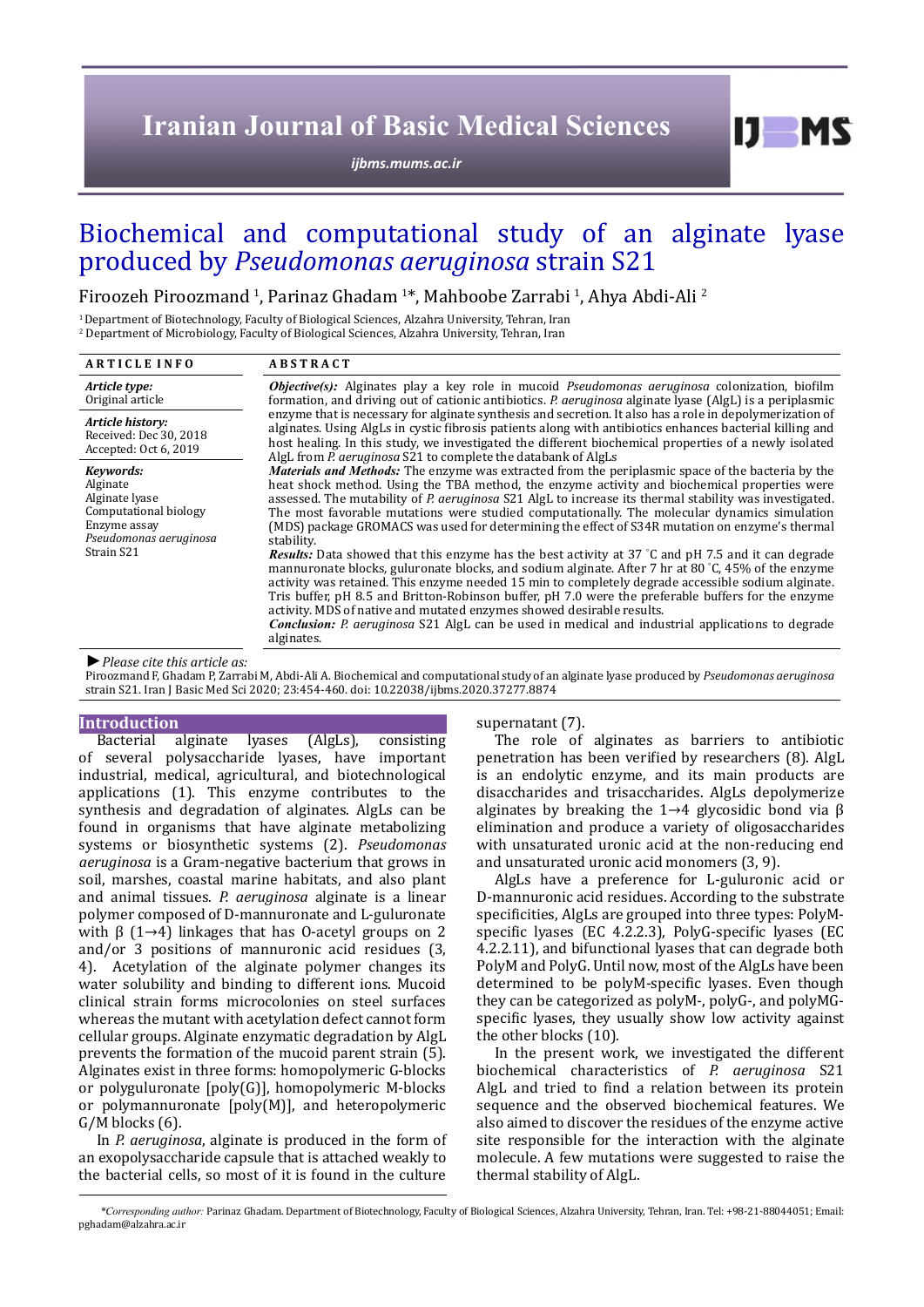# **Materials and Methods**

## *Molecular studies*

The mucoid *P. aeruginosa* strain S21, which had been isolated from burn patients, was kindly provided by Dr. A. Abdi-Ali, maintained in skim milk at -70 ° C, and grown on an LB medium overnight at 37 ° C. A few grown colonies were transferred to YTG medium (0.5% yeast extract, 1% tryptone, and 0.2% glucose) and cultured in a shaker incubator at 37 ° C, 180 rpm for 10 hr. The biomass was collected by centrifugation at 4 ° C, 6500 g for 25 min (11).

16S rRNA gene PCR was performed using primers: 27F ((5'-AGAGTTTGATCCTGGCTCAG-3') and 1492R (5'-GGCTACCTTGTTACGACTT-3'); the respective band appeared on the agarose gel. The *algL* gene was also amplified by PCR using Primers that had been designed and used by Tavafi in 2017 based on *P. aeruginosa* PAO1: FC (5'-ATATGAATTCATGAAAACGTCCCACCTGAT-3') and RC (5' -ATATAAGCTTTCAACTTCCCCCTTCGC-3'). The PCR product was extracted from the agarose gel using a GF-1 GEL DNA Recovery Kit and sequenced by Bioneer Corporation (Daejeon, South Korea). The sequence was blasted at NCBI and submitted to GeneBank (accession number MF461642) (12).

## *Biochemical studies*

The Heat shock method was used to extract the enzyme from the periplasmic space of the bacteria. The pellet was suspended in 0.05 M Tris-HCl buffer containing 0.2 M MgCl<sub>2</sub> (pH 7.5) and kept at 37 °C for 10 min. Then, it was immediately transferred to 0 ° C and remained at that temperature for 15 min. This procedure was repeated four times. Afterward, the suspension was centrifuged at 4 ° C and 6500 g for 15 min and the supernatant was collected as a crude enzyme extract (13).

AlgL activity was measured by the thiobarbituric acid (TBA) method. The enzyme extract, assay buffer (Tris-HCl 0.03 M, NaCl 0.5 M, and MgCl<sub>2</sub> 0.009 M) pH 8.5, and sodium alginate were mixed together with a ratio of 2:2:1 in a 100 µl volume. The 125 µl periodic acid solution in  $0.125$  N H<sub>2</sub>SO<sub>4</sub> was added to the mixture and placed at 37 ° C for 20 min. Subsequently, 250 µl of the 2% sodium arsenite solution in 0.5 M HCl was added to the mixture, and after 2-min incubation at room temperature, 1 ml of the 0.3% thiobarbituric acid solution in the assay buffer pH 2.0 was added with gentle shaking and the final mixture was placed in boiling water for 10 min. Eventually, immediately after the solution became chilled, its absorbance was measured at 548 nm by a spectrophotometer and reported as the enzyme unit. One unit of the enzyme activity is considered as the amount of the enzyme needed for producing 1 nmol of β-formylpyruvic acid per minute in one ml at 37 ° C. 0.29 absorbance at 548 nm is considered as 10 units of AlgL (14-17).

To determine the optimum operating time of the enzyme, the routine TBA method was used, but the crude enzyme extract, the assay buffer and the sodium alginate were mixed and put at 37 ° C (which is the preferred temperature for most of the AlgLs of this species) for 0, 15, 30, 45, 60, and 75 min. Then, the 0.025 M pyruvic acid solution in  $0.125$  N  $H_2SO_4$  was added to the samples and later steps were performed as before. The experiment was accomplished with three repeats (16, 18).

To study the optimum temperature for AlgL activity, the cell extract containing the enzyme was put on ice, and then equal amounts of it were taken and kept for one hour at 10, 37, 60, and 80 ° C. The enzyme activity before any temperature treatment was considered as 100%. After one hour at those temperatures, all samples were put on ice. Then the TBA method was used for assessing all samples (19, 20).

Since the enzyme showed suitable stability at 80 ° C as an extreme temperature, the cell extract containing AlgL was incubated at 80 ° C and after 1, 2, 3, 4, 5, 6, and 7 hr at that temperature, each time some of the sample was taken and placed on ice and assayed by the TBA method for three repeats (20, 21).

For this investigation, the sodium alginate and its derivatives (M- and G- blocks) that had been provided by Tavafi based on the Haug *et al.* method were used as substrate (22). Enzyme activity assay procedure was accomplished for each substrate for three repeats by the TBA method (23, 24).

To investigate the optimum pH for the enzyme activity assay, the Britton-Robinson buffer was used instead of the assay buffer used in the routine TBA method. Buffer was prepared with boric acid, acetic acid, and phosphoric acid, all with the final concentration of 0.04 M in an aqueous solution. The pH range, including 2.5, 4, 5.5, 7, 8.5, 10, and 11.5, was prepared. AlgL activity was measured in all these pHs by the TBA method (25).

To study AlgL stability against different pHs, the cell extract in distilled water was mixed with Britton-Robinson buffer with pHs 2, 4, 7, and 11. At 1, 2.5, 3, 5.5, and 6 hr after remaining in those pHs, enzyme activity was assayed by the TBA method (21, 24). All other conditions were at their optimum states determined before.

#### *Computational studies*

To investigate the interaction between AlgL and the alginate molecule, their three dimensional (3D) structures were needed. The alginic acid disaccharide code 39944744 was selected from the ZINC database (zinc.docking.org) as a ligand. Since no 3D structures for the three enzymes were found on PDB (Protein Data Bank), therefore their 3D structures were modeled using the Modeller 9.17 software. One hundred models were built for each enzyme. The most suitable models with the least value of MODELLER objective function were opted for further investigation (26). The accuracy of the built models was studied using the Qmean web server (www.swissmodel.expasy.org/qmean/)(27). The model refinement was performed by the 3Drefine web server (sysbio.rnet.missouri.edu/3Drefine/) and the best refined models with this webserver were refined again by another web server, Galaxyrefine (galaxy. seoklab.org/cgi-bin/submit.cgi?type=REFINE) (28, 29).

## *Mutation studies*

In order to find the enzymes' crucial residues contributing to interaction with the substrate, the AutoDock 1.5.6 software package was used for docking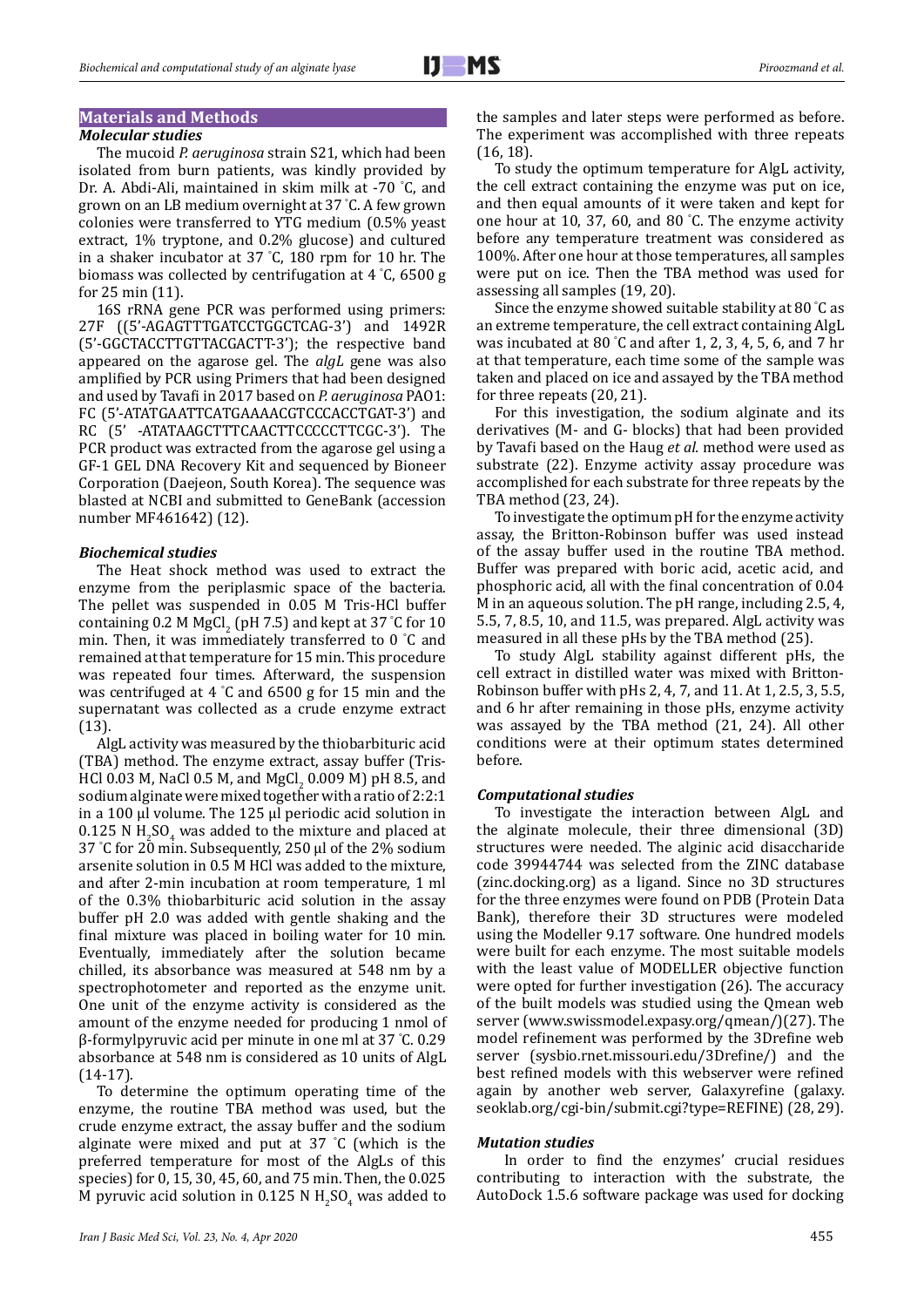simulation. ConTEXT and UCSF Chimera 1.12 software packages were also employed for the protein and ligand preparation before docking. One hundred ligand conformers were built for each enzyme. The conformers located in the active site of the enzymes, which had been defined with the CASTp server, with the least binding energy and the most hydrogen bonds formed between the enzyme and the ligand, were selected as correct conformers. Complexes related to these conformers were built as PDB files. Residues involved in the alginic acid degradation with hydrogen bonds or hydrophobic bonds in the enzyme active site were displayed using Ligplot. Since these residues do the main activity of the enzyme, they should remain intact during mutation.

AlgL contains a signal peptide that is processed before being located in the periplasmic space. The signal peptide of the enzyme was predicted using SignalP 4.1 Signalblast, Phobius, Signal-3L 2.0. Disulfide bonds in enzymes are an important index of their resistance at high temperatures. Every cysteine and the probable disulfide bonds were analyzed using Cyscon, Dlpro, DISULFIDE and DiANNA. The secondary structure of the enzyme was studied using RaptorX, SPOT, CSpritz, and PSIPRED based on its protein sequence.

The residues with high mutability in the enzyme structure were investigated using HotSpot Wizard 2.0. Actually, the residues that had high mutability, not located in the enzyme active site and not necessary for the enzyme activity, were chosen to be mutated. The residues located on the protein surface were preferred because if any mutation occurs, the new residue will have no clashes with adjacent residues. According to several studies, the mutations in the residues with high mutability and without any disadvantages were suggested for the enzyme activity optimization. The conserved regions among AlgLs provided by articles were searched in the protein sequence. These conserved regions are mostly related to the different substrate specificities of AlgLs. As these regions are conserved during generations and they give the enzymes their special features, none of them should undergo mutation.

A few mutations were suggested based on all of the results attained. The effect of suggested mutations on the enzyme stability was analyzed using SDM, MCSM, and DUET. Desirable mutations that could increase the enzyme stability were chosen. Selective residues were mutated using UCSF Chimera 1.12. The mutated enzymes were docked with the previous substrate and the complexes were attained.

## *Molecular dynamics simulation*

Finally, a molecular dynamics simulation (MDS) was performed to assess the enzyme-substrate complex structure, the intermolecular interactions, and comparing mutant complex with wild-type. Wild-type *P. aeruginosa* S21 AlgLs in complex with alginic acid disaccharide and mutant strain of this bacteria with the mutation S34R in complex with alginic acid disaccharide were simulated using GROMACS 5.1.4 at 37 ° C (T=310 K) and 80 ° C (T=353 K) for 5 ns. GROMOS96 43A1 force field was used for residues of the enzyme and GROMOS87 for HETATOM molecules provided by the PRODRG server.



**Figure 1.** *Pseudomonas aeruginosa* S21 AlgL residual activities at different incubation times. One-way ANOVA with *post hoc* Tukey's test showed that the value of residual activities at 15 and 30 min after incubation does not make sense (*P-value*>0.05); so, we chose 15-min incubation time for the rest of our study

#### **Results**

## *Finding the optimum time for enzyme-substrate reaction*

The optimum time required for *P. aeruginosa* S21 AlgL to completely degrade sodium alginate was 15 min (Figure 1).

## *Investigating the optimum temperature for AlgLs activity*

The study of the temperature preference of *P. aeruginosa* S21 AlgL showed that there was a 20% loss in the enzyme activity after one hour at 10 ° C. At 37 ° C, it could retain the maximum activity compared with other temperatures (one-way ANOVA with *post hoc* Tukey's test, *P*-value<0.05) (Figure 2). This result had not been predicted. Hence, in this study, a decision was made not to keep the enzyme in the refrigerator but a -20 ° C deep freezer.



**Figure 2.** Residual activities of *Pseudomonas aeruginosa* S21 AlgL after remaining for 1 hr at different temperatures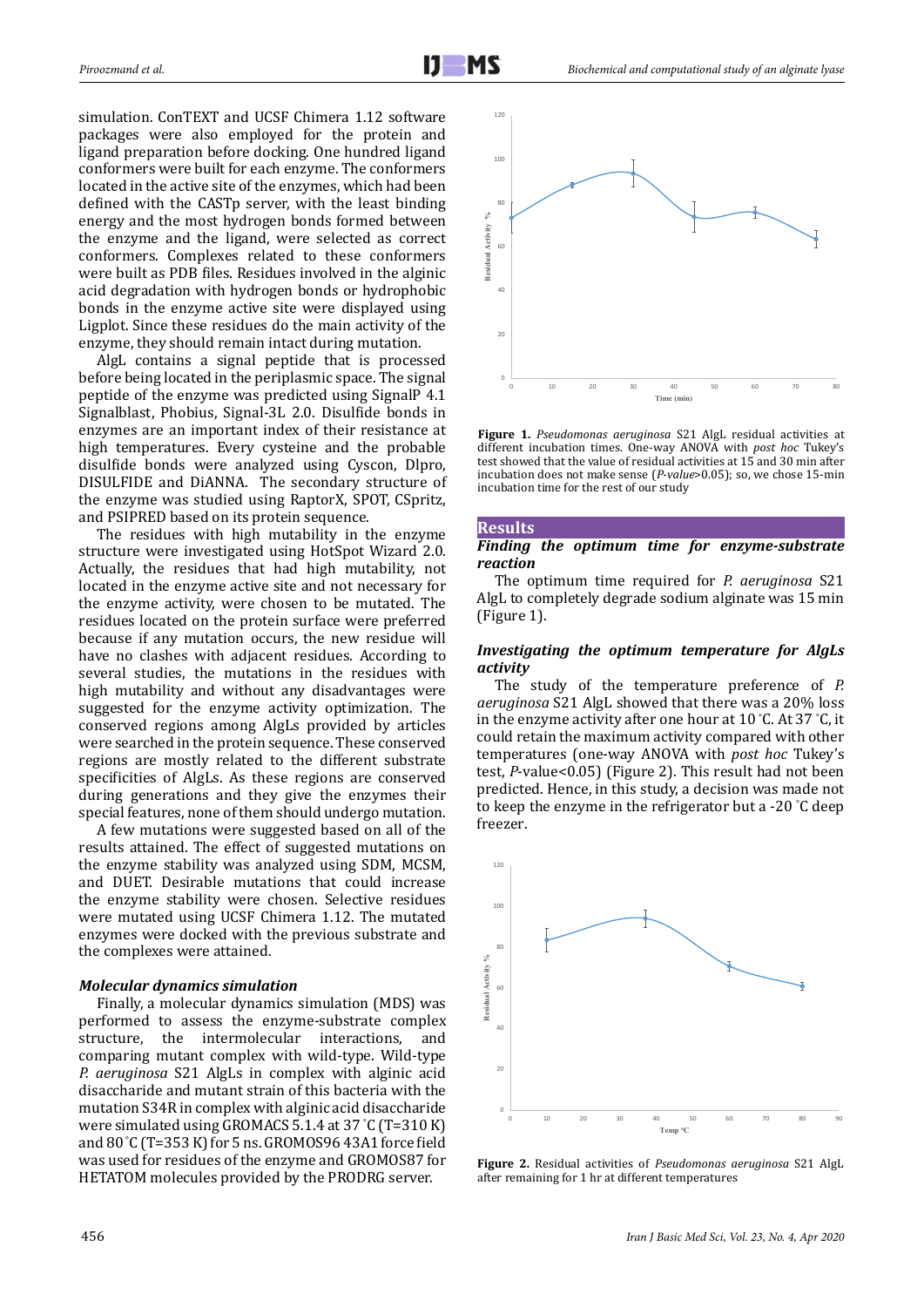

**Figure 3.** *Pseudomonas aeruginosa* S21 AlgL resistance during 7 hr at 80 ° C

#### *Study of AlgLs stability at 80 ° C*

Since it had been illustrated that *P. aeruginosa* S21 AlgL could retain approximately 70% of its activity at 80 ° C, the enzyme stability was assessed for 7 hr at this temperature. After 7 hr, 45% of the enzyme activity was preserved (Figure 3).

#### *Studying the AlgLs substrate specificity*

P. aeruginosa S21 AlgL had effects on three different substrates: sodium alginate, M-, and G- blocks, more on polyMG sodium alginate, and on G-blocks more than M-blocks (one-way ANOVA with *post hoc* Tukey's test, *P*-value<0.05) (Figure 4). Most of the *P. aeruginosa* AlgLs show more activity on M-blocks than G-blocks or large differences exist in their preferences for a particular block.

## *Investigating the pH effect on enzyme activity*

After using the Britton-Robinson buffer with different pHs, instead of the routine assay buffer, the highest activity was observed at pH 7.0. It should be noted that this optimum pH is for the Britton-Robinson buffer. In



**Figure 4.** *Pseudomonas aeruginosa* S21 AlgL activity on three kinds of substrates



**Figure 5.** Effects of the assay buffer with different pHs on the *Pseudomonas aeruginosa* S21 AlgL assay by the TBA method

the routine assay of the enzyme activity by the TBA method, the enzyme had more activity with the assay buffer at pH 8.5 than this buffer at pH 7.0 (one-way ANOVA with *post hoc* Tukey's test, *P*-value<0.05). So, the buffer type is another factor affecting the AlgL activity in the TBA method (Figure 5).

#### *Studying enzyme stability against different pHs*

*P. aeruginosa* S21 AlgL had retained 73%, 67%, 92%, and 53% of its activity after remaining for 1 hr at pHs 2, 5 4, 7, and 11, respectively (one-way ANOVA with *post hoc* Tukey's test, *P*-value<0.05) (Figure 6).

#### *Mutation studies*

 After searching for the signal peptide, it was found that *P. aeruginosa* S21 AlgL has an excision site between the residues 16 and 17. Since this region would be separated from the final enzyme, no mutations were suggested for it. The docking results demonstrated that Lys 51, Lys126, Lys 233, Lys 130, Asn 243, and Thr 299 participated in hydrogen interactions with alginate molecule in *P. aeruginosa* S21 AlgL active site. There



**Figure 6.** Resistance of *Pseudomonas aeruginosa* S21 AlgL during 6 hr at four different pHs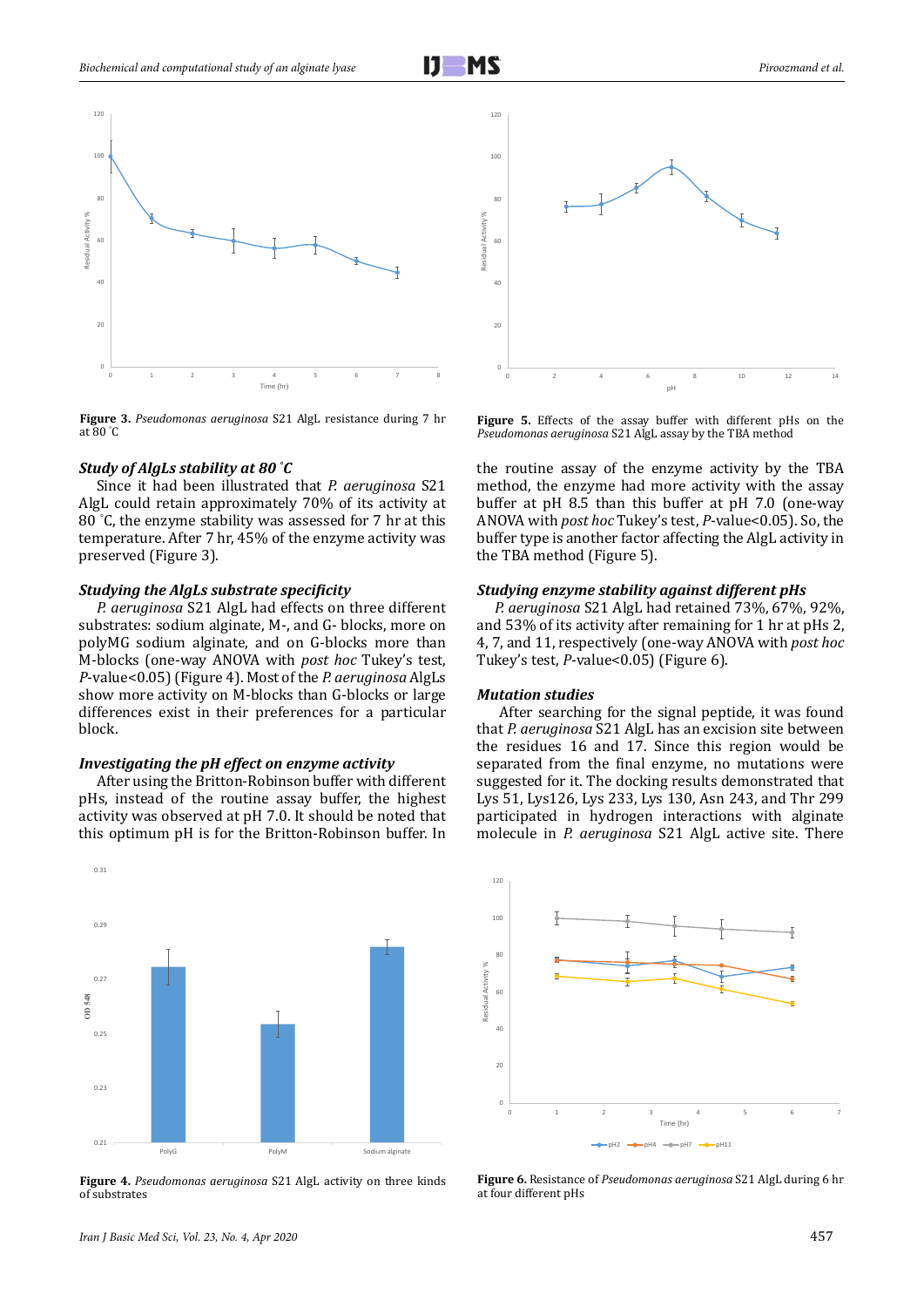

**Figure 7.** The RMSD plots of the wild-type *Pseudomonas aeruginosa* S21 AlgL in complex with alginic acid disaccharide at 37 ° C during 5 ns MDS(A) and mutated AlgL complex with S34R mutation (B). The wildtype complex at 80 ° C (C) complex with S34R mutation at 80 ° C (D)

were also residues in the enzyme's active site with a role in hydrophobic interactions with alginate molecules Asn 185, Asn 186, Ile 184, Tyr 189, and Leu 239. These residues were not considered for mutation since they carry out the main activity of the enzymes. Searching for the conserved regions among AlgLs such as NNHSYW,<br>WLEPXCXLY, RXELR, YFKAGXYXQ, YXRSELREM, WLEPXCXLY, RXELR, YFKAGXYXQ, YXRSELREM, YXRESLREM, RSEL, and Q (I/V) H indicated that the AlgL studied in this research has NNHSYW in the center of its protein sequence, which is related to PolyM lyase activity as observed in the lab. It also contained WLEPYCALY at its C-terminus, which is, again, related to PolyM lyase activity (30). YFKAGXYXQ,

The best-suggested mutations were tested using the SDM server to check if they were stabilizing or destabilizing. Mutations D97R, S197A, S72R, and S34R for *P. aeruginosa* S21 AlgL were predicted as stabilizing.

## *Molecular dynamics simulation*

MDS results for the S34R mutation in *P. aeruginosa* S21 AlgL in complex with alginate molecule were desirable. The root mean square deviation (RMSD) values of the backbone atoms of the wild-type and mutant enzymes complex with the alginate molecule were monitored during MDS at 37 ° C and 80 ° C, indicating the 3D structural conformations stability. The RMSD profiles of both complexes reached equilibrium after approximately 3.5 ns MDS and remained stable until the end of the simulation, which represents that the system was equilibrated (Figure 7). Hydrogen bonding plots of the wild-type and the S34R mutant alginate lyases in complex with the alginate molecule were also examined. A minimum of one and a maximum of 10 H-bonds were maintained between the *P. aeruginosa* S21 alginate lyase and the ligand during simulation at 37 ° C, and a minimum of zero and maximum of 6 H-bonds at 80 °C. In the S34R mutant alginate lyase complex with the ligand, the minimum of one and the maximum of 10 H-bonds were preserved at 37 ° C, and a minimum of one and a maximum of 8 H-bonds at 80 ° C. So, hydrogen-



**Figure 8.** The hydrogen-bond plots formed between the *Pseudomonas aeruginosa* S21 AlgL and the substrate during MDS at 37 ° C for 5 ns (A), S34R mutated at 37 ° C (B). wild-type at 80 ° C (C) and S34R mutated at 80 ° C (D)

bonding interactions between the mutant enzyme and the substrate molecule were preserved more at 80 ° C compared with that in the wild-type (Figure 8).

### **Discussion**

Despite all their similarities, AlgLs have many differences in their biochemical properties such as optimum temperature, optimum pH, substrate specificity, molecular weight, structure, and stability 8 at different temperatures and pHs. These differences are present not only among different species but also different strains. AlgLs extracted from various strains of *P. aeruginosa* have been investigated in earlier studies (31, 32). Thus, to complete the databank of AlgLs, another strain of *P. aeruginosa* was chosen, and by extracting its AlgL, its properties were studied. AlgLs produced by the different strains of *P. aeruginosa* show different characteristics. For example, *P. aeruginosa* 293 AlgL, which was studied by Zali *et al.*, could retain all its activity even after remaining at 10 ° C for 10 days, but the AlgL reported in the present study had lower resistance at 10 ° C. Another difference between the two AlgLs was that the *P. aeruginosa* S21 enzyme needed 15 min to degrade sodium alginate completely, but the *P. aeruginosa* 293 AlgL could degrade all the substrate immediately after confronting it.

After remaining for 6 hr at 80 ° C, *P. aeruginosa* S21 AlgL retained about 50% of its activity, whereas *P. aeruginosa* 293 AlgL retained about 70% of its activity (33); 35% of *P. aeruginosa* TAG48 AlgL activity was retained after remaining for 4 hr at 80 ° C (31).

*P. aeruginosa* S21 had an effect on the three different alginate substrates: sodium alginate, polyM, and polyG; it demonstrated more effect on the polyG substrate than polyM. Since most of the *P. aeruginosa* AlgLs are M lyases, it can be said that this is an interesting trait of the *P. aeruginosa* S21 AlgL. *P. aeruginosa* TAG48 and *P. aeruginosa* 293 alginases have shown similar activity toward these substrates (31). The protein sequence of *P. aeruginosa* S21 AlgL demonstrated that AlgL has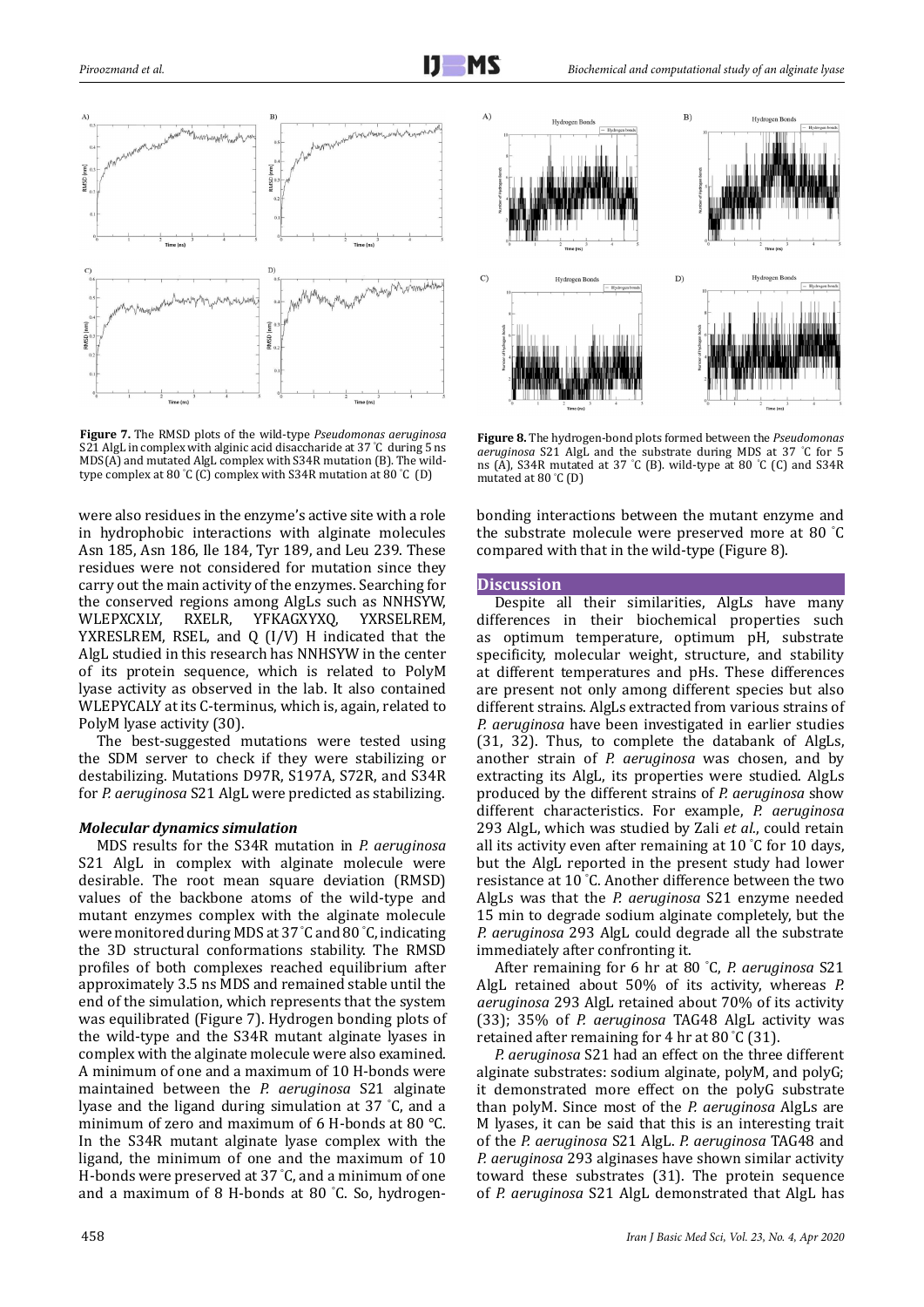354 residues. The molecular weight predicted for the enzyme was 39.44. The molecular weight that is about 40 kDa is also related to the specific degrading activity against polyM and NNHSYW conserved region (6).

A lot of research has been done to determine the role of the amino acid sequence in the thermal stability of a protein. There is a high demand for thermal resistant enzymes in industry and biotechnology because they are more stable and, hence, more suitable for extreme environments. Thermal resistant proteins can be produced by both thermophiles and mesophils. Although thermophilic microorganisms are a potential source of these proteins, most of them are derived from mesophils (34, 35). Mutations that increase the thermal stability of a protein enhance its thermodynamic resistance or unfolding ratio by reducing the difference between the folded and unfolded states.

At first, we decided to compare the protein sequence of *P. aeruginosa* S21 AlgL to naturally thermostable AlgLs that had been characterized before; very low similarity was obtained. Hence, it is not possible to use known thermal resistant alginases as a template to reach this goal. There are patterns for thermal stability. Arg has been found as the N-terminal amino acid in proteins at temperatures higher than 70 ° C. The major features of thermostable proteins include greater hydrophobicity, more compaction, deletion or shortage of loops, smaller and fewer cavities, less thermolabile residues, more helical content, more polar surface, more hydrogen bonds, and more salt bridges. The thermostability of the enzymes can be enhanced by single nucleotide substitutions (36). Arg and Tyr are notably more abundant and Cys and Ser less abundant in thermophilic proteins. In this research, we tried to substitute serine in high mutability regions with arginine. Computational studies indicated more stability of the mutated enzymes than the wild-type. (37, 38). One suggested mutation, S34R (at N-terminus), in *P. aeruginosa* S21 AlgL was the only mutation that was investigated by MDS and showed favorable results.

#### **Conclusion**

The *P. aeruginosa* AlgL acted in a wide range of pHs and temperatures. According to the observed substrate specificity, *P. aeruginosa* S21 AlgL can be used on complex alginate substrates and degrade polyguluronate, polymannuronate, and G/M blocks. Consequently, it can be a suitable candidate in medical and industrial applications to degrade alginates. This research also showed that according to computational results, the substitution of thermolabile residues such as Ser on the surface of the enzyme with suitable residues might enhance its thermostability.

## **Acknowledgment**

The results presented in this paper were part of an Alzahra University student thesis. This study was financially supported by the Research Council of Alzahra University, Tehran, Iran.

#### **Conflicts of Interest**

The authors declare that there are no conflicts of interest.

#### **References**

1. Dong S, Wei TD, Chen X.L, Li CY, Wang P, Xie BB, *et al.* Molecular insight into the role of the N-terminal extension in the maturation, substrate recognition and catalysis of a bacterial alginate lyase from polysaccharide lyase family 18\*. [J](https://www.ncbi.nlm.nih.gov/pubmed/27231344) [Biol Chem](https://www.ncbi.nlm.nih.gov/pubmed/27231344) 2014; 289:29558-29569.

2. Inoue A, Anraku M, Nakagawa S, Ojima T. Discovery of a novel alginate lyase from *Nitratiruptor* sp. SB155-2 thriving at deep-sea hydrothermal vents and identification of the residues responsible for its heat stability. [J Biol Chem](https://www.ncbi.nlm.nih.gov/pubmed/27231344) 2016; 291:15551–15563.

3. Sawant SS, Salunke BK, Kim BS. A rapid, sensitive, simple plate assay for detection of microbial alginate lyase activity. Enzyme Microb Technol 2015; 77:8-13.

4. Gacesa P, Russel NJ. Pseudomonas infection and alginates: biochemistry, genetics and pathology. Chapman and Hall; 2012. 5. Tielen P, Strathmann M, Jaeger KE, Flemming HC, Wingender J. Alginate acetylation influences initial surface colonization by mucoid *Pseudomonas aeruginosa.* [Microbiol Res](https://www.ncbi.nlm.nih.gov/pubmed/15881834) 2005;

160:165-176. 6. Wong TY, Preston LA, Schiller NL. Alginate lyase: Review of

major sources and enzyme characteristics, structure-function analysis, biological roles, and applications. Annu Rev Microbiol 2000; 54:289–340.

7. Jain S, Ohman DE. Role of an alginate lyase for alginate transport in mucoid *Pseudomonas aeruginosa*. Infect Immun 2005; 73:6429–6436.

8. Hatch RA, Schiller NL. Alginate lyase promotes diffusion of aminoglycosides through the extracellular polysaccharide of mucoid *Pseudomonas aeruginosa*. polysaccharide of mucoid *Pseudomonas aeruginosa.*  Antimicrob Agents Chemother 1998; 42:974-977

9. Xu F, Wang P, Zhang YZ, Chen XL. Alginate lyases: diversity of three dimensional structures and catalytic mechanisms. Appl Environ Microbiol 2017; 84: e02040-17.

10. Zhu B, Yin H. Alginate lyase: review of major sources and classification, properties, structure-function analysis and applications. Bioengineered 2015; 6:125–131.

11. Eftekhar F, Schiller NL. Partial purification and characterization of a mannuronan-specific alginate lyase from *Pseudomonas aeruginosa*. Curr Microbiol 1994; 29:37- 42.

12. Zhu X, Li X, Shi H, Zhou J, Tan Z, Yuan M, *et al.* Characterization of a novel alginate lyase from marine bacterium *Vibrio furnissii* H1. [Mar Drugs](https://www.ncbi.nlm.nih.gov/pubmed/29342949) 2018; 16, 30.

13. Schiller NL, Monday SR, Boyd CM, Keen NT, Ohman DE. Characterization of the *Pseudomonas aeruginosa* alginate lyase gene (*algL*): cloning, sequencing, and expression in *Escherichia coli*. [J Bacteriol](https://www.ncbi.nlm.nih.gov/pmc/articles/PMC204930/) 1993; 175:4780–4789.

14. Alkawash MA, Soothill JS, Schiller NL. Alginate lyase<br>enhances antibiotic killing of mucoid *Pseudomonas* enhances antibiotic killing of mucoid *aeruginosa* in biofilms. APMIS 2006; 114:131-138.

15. Eftekhar F, Speert DP. Alginase treatment of mucoid *Pseudomonas aeruginosa* enhances phagocytosis by human monocyte-derived macrophages. Infect Immun 1988; 56:2788–2793.

16. Bayer AS, Park S, Ramos MC, Nast CC, Eftekhar F, Schiller NL. Effects of alginase on the natural history and antibiotic therapy of experimental endocarditis caused by mucoid *Pseudomonas aeruginosa*. Infect Immun 1992; 60:3979–3985. 17. Yamasaki M, Moriwaki S, Miyake O, Hashimoto W, Murata K, Mikami B. Structure and function of a hypothetical*Pseudomonas aeruginosa* protein PA1167 classified into family PL-7: a novel alginate lyase with a beta-sandwich fold. [J Biol Chem](https://www.ncbi.nlm.nih.gov/pubmed/15136569) 2004; 279:31863-31872.

18. Shimokawa T, Yoshida S, Kusakabe I, Takeuchi T, Murata K, and Kobayashi H. Some properties and action mode of (1-->4)-Alpha-L-guluronan lyase from *Enterobacter cloacae* M-1. Carbohydr Res 1997; 304:125-132.

19*.* Huang L, Zhou J, Li X, Peng Q, Lu H, Du Y. Characterization of a new alginate lyase from newly isolated *Flavobacterium* sp.